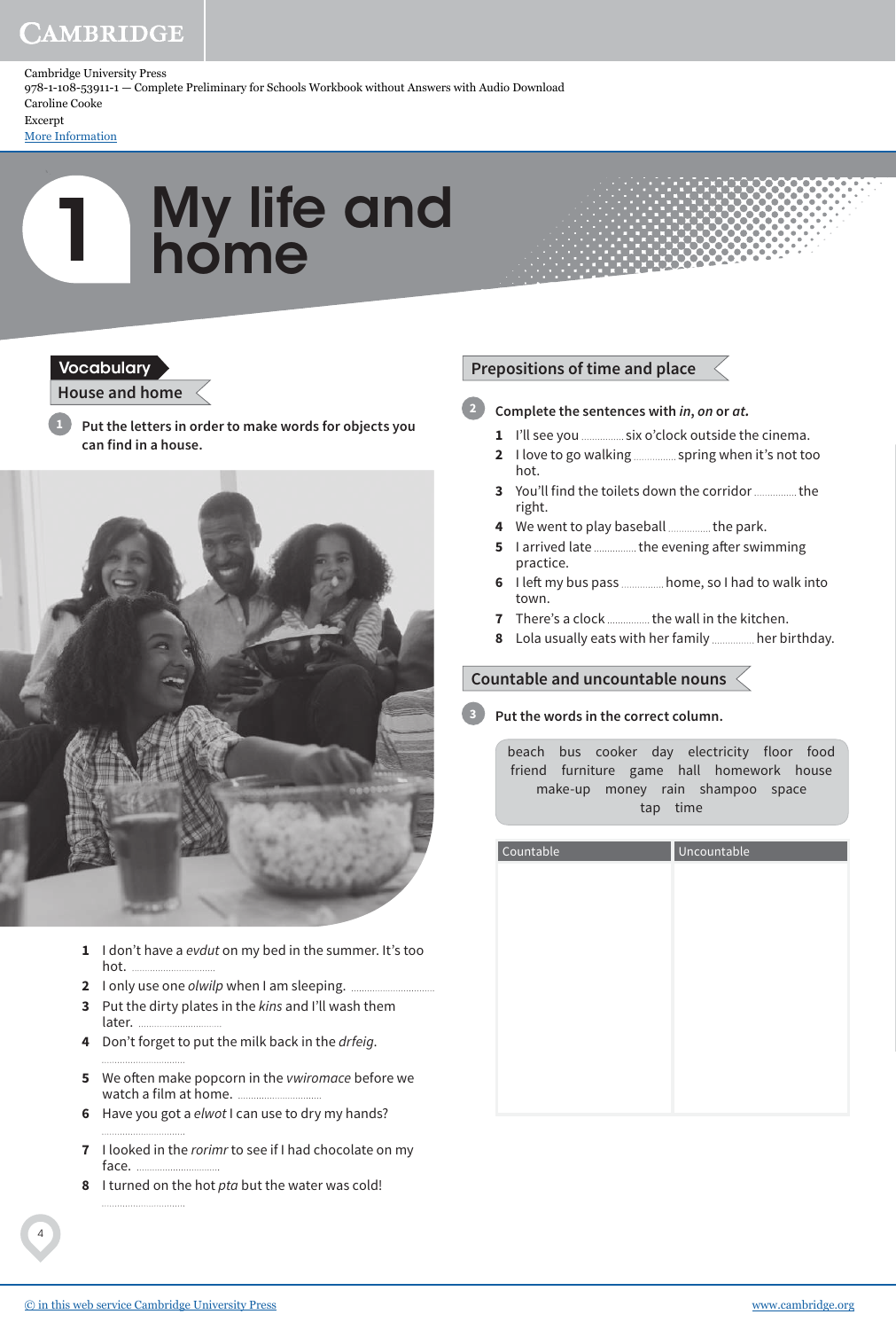Cambridge University Press 978-1-108-53911-1 — Complete Preliminary for Schools Workbook without Answers with Audio Download Caroline Cooke Excerpt

[More Information](www.cambridge.org/9781108539111)

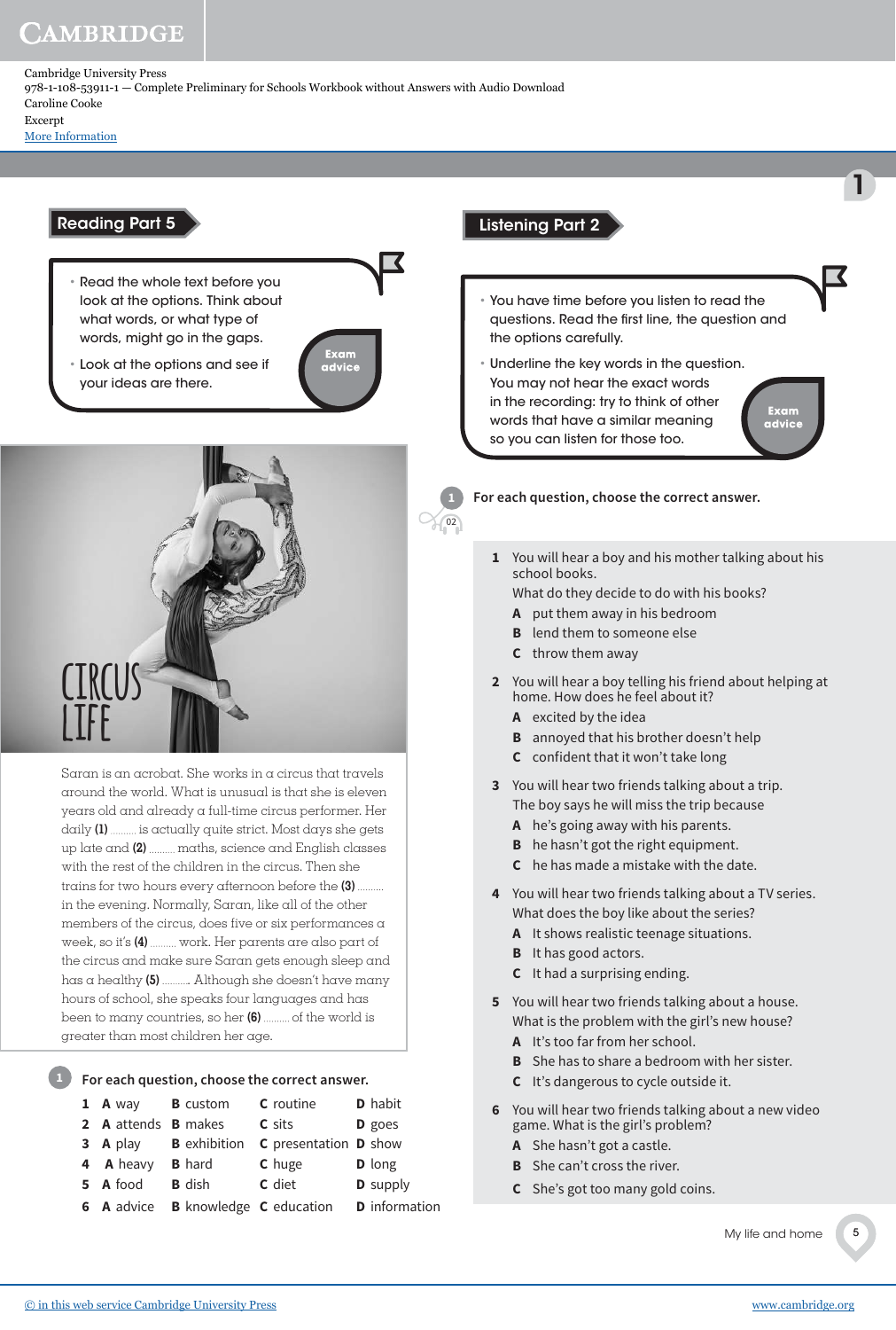## **AMBRIDGE**

Cambridge University Press 978-1-108-53911-1 — Complete Preliminary for Schools Workbook without Answers with Audio Download Caroline Cooke Excerpt

[More Information](www.cambridge.org/9781108539111)

#### Grammar

**Frequency adverbs**



1

**Put the words in order to make sentences.**

- **1** a / I / good / day / every / breakfast / eat
- **2** take / days / dog / I / the / park / to / my / most
- **3** in / eat / They / restaurant / a / occasionally
- **4** year / go / once / I / skiing / a
- **5** questions / She / ask / often / class / doesn't / in
- **6** mornings / They / home / never / the / are / at / in

- **7** takes / hardly / on / He / holiday / photos / ever
- **8** every / Some / read / the / people / newspaper / day / almost

#### **a few, a bit of, many, much, a lot of and lots of**

**Choose the correct option.**

**2**

- **1** I'd like **much the much state butter on my toast**, please. **A** much **B** a bit of **C** a few
- **2** There aren't <u>cust cushions</u> in the living room. **A** few **B** much **C** many
- **3** Has your mother got *multimarrows* friends from her childhood?
	- **A** much **B** lots **C** many
- **4** Only people bought his record. It wasn't very popular.
	- **A** a bit of **B** many **C** a few
- **5** I had to pay money for my new laptop. **A** a few **B** a lot of **C** much
- **6** My sister sings **where sheet** in the shower. **A** a lot **B** lots of **C** much
- **7** I've got *muse increase in time if you want some help now.* **A** lots of **B** much **C** a few
- **8** The children didn't have sugar on their cereal.
	- **A** much **B** many **C** a few

#### **Present simple and present continuous**

**Choose the correct option in italics. 3**

- **1** We can't go out because it snows / is snowing today.
- **2** All the players know / are knowing that the match is tomorrow.
- **3** The supermarket opens / is opening at 10 o'clock on Sundays.
- **4** My sister hates / is hating TV programmes about history.
- **5** Oliver often misses / is missing the bus on Monday mornings.
- **6** Most police officers wear / are wearing a uniform for work.
- **7** My little brother grows / is growing very quickly this year.
- **8** My mum learns / is learning Japanese at the moment.
- **9** The weather gets / is getting better this month.
- **10** Some people watch / are watching too much TV.

#### **Complete the letter with the correct form of the verbs in brackets. 4**

| Hi Roberto.<br>I'm very happy we are penfriends. Here is<br>some information about me. I<br>capital of Bulgaria, with my parents and my<br>(go) for walks with him to one of the<br>beautiful parks near my house. Today it<br>so I can't go out and my dog |  |  |
|-------------------------------------------------------------------------------------------------------------------------------------------------------------------------------------------------------------------------------------------------------------|--|--|
|                                                                                                                                                                                                                                                             |  |  |
|                                                                                                                                                                                                                                                             |  |  |
|                                                                                                                                                                                                                                                             |  |  |
|                                                                                                                                                                                                                                                             |  |  |
|                                                                                                                                                                                                                                                             |  |  |
|                                                                                                                                                                                                                                                             |  |  |
|                                                                                                                                                                                                                                                             |  |  |
|                                                                                                                                                                                                                                                             |  |  |
|                                                                                                                                                                                                                                                             |  |  |
|                                                                                                                                                                                                                                                             |  |  |
| Write soon!                                                                                                                                                                                                                                                 |  |  |
| Best wishes.                                                                                                                                                                                                                                                |  |  |
| Daniela                                                                                                                                                                                                                                                     |  |  |
|                                                                                                                                                                                                                                                             |  |  |